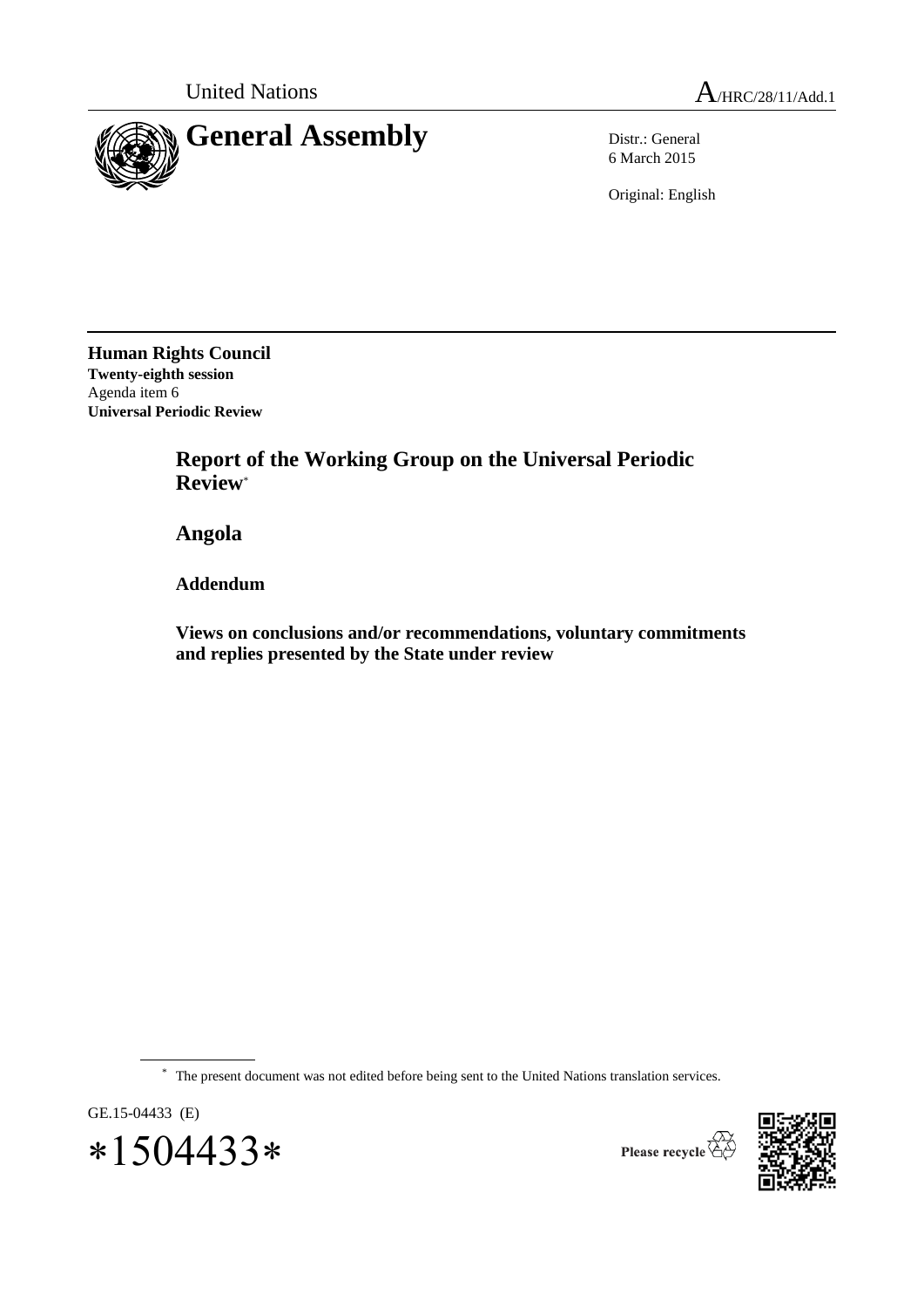1. The Angola Universal Periodic Review was held during the 20th Session of the Working Group on on 29 October 2014. During the interactive dialogue, 101 delegations made statements which resulted in total of 226 recommendations, of which the Angolan Government accepted 192 and 34 were left to be responded during the current Human Rights Council.

2. The outstanding recommendations were grouped into seven categories and are related to the following issues:

(a) Creation of a National Human Rights Institution in accordance with the Paris Principles;

- (b) Open invitation to all Special Rapporteurs to visit Angola;
- (c) Joining the Extractive Industries Transparency Initiative (EITI);

(d) Ratification of the Convention on the Prevention and Punishment of the Crime of Genocide;

- (e) Ratification of the Rome Statute of the International Criminal Court;
- (f) Decriminalization of defamation and related offenses.

## **Considerations on the recommendations**

### **A. Creation of a National Human Rights Institution in accordance with the Paris Principles**

3. The establishment of a National Human Rights Institution (NHRI) operating in accordance with the principles of Paris is an issue that deserves the attention and consideration of the Angolan government.

4. In this respect, Angola has an Ombudsman's Office, which is an independent public entity established to protect the Rights, Freedom and Constitutional Guarantees of citizens, ensuring Justice and the legality of the Public Administration by informal means.

5. In general, the Charter of the Ombudsman's Office of Angola is in accordance with the Paris Principles relative to duties, responsibilities and constitutional framework. In this sense, like in some other countries the Ombudsman's Office of Angola acts as a National Human Rights Institution.

#### **B. Open invitation to all Special Rapporteurs to visit Angola**

6. The Republic of Angola is committed to respecting the Fundamental Rights and Freedoms of its citizens and already welcomed some United Nations Special Rapporteurs for Human Rights.

7. However we believe that the open invitation to all Special Rapporteurs is not viable at the moment.

8. The Angolan Government would like to reiterate its invitation the Special Rapporteurs for Human Rights of Migrants and the Special Rapporteur for Adequate Housing. These invitations will be extended in due course.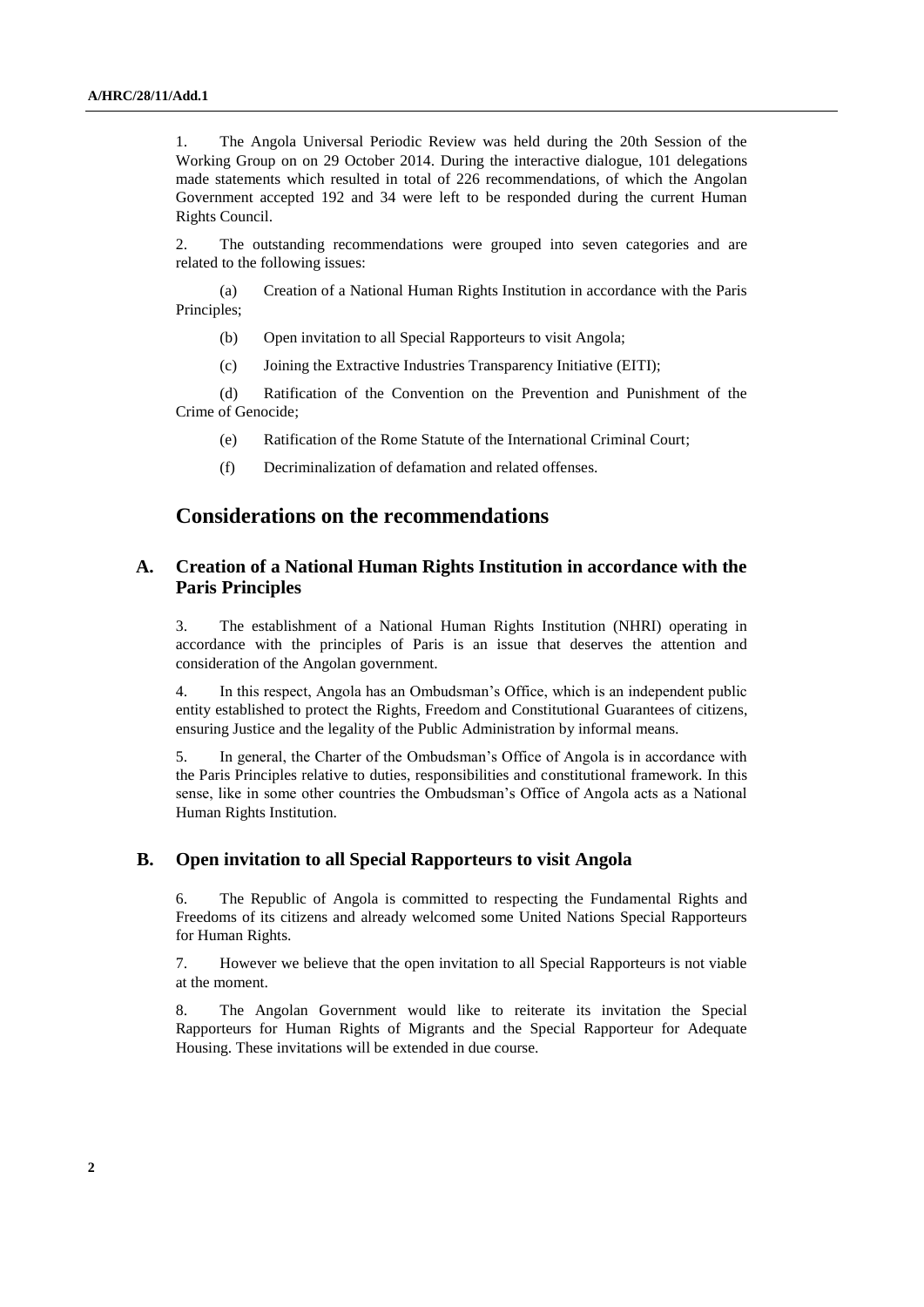## **C. Joining the Extractive Industries Transparency Initiative (EITI) partnership**

9. The Extractive Industries Transparency Initiative (EITI) is voluntary and the Republic of Angola is a member of the United Nations and the African Union Convention against Corruption; it is also a founding member and current chair of the Kimberley Process Certification Scheme (KPCS) which imposes extensive requirements on its members to enable them to certify shipments of rough diamonds to prevent conflict diamonds from entering the legitimate trade.

10. The Government of Angola is considering the possibility to become partner of the EITI. In this regard, on December 22, 2014, the President of Republic has signed an executive Order which created a Working Group to evaluate the possibility of joining EITI.

## **D. Ratification of the convention on the Prevention and Punishment of the Crime of Genocide**

11. Within the context of the ongoing Justice and Law Reform process, the Republic of Angola will study the mechanisms and obligations of this Convention for possible ratification. Nevertheless the rights protected under the Convention will be protected by ordinary domestic legislation, like the Criminal Code.

#### **E. Ratification of the Rome Statute of the International Criminal Court**

12. Angola has signed the Rome Statute of the International Criminal Court (TPI) but the process has not advanced because we have identified some incompatibility with the Constitution.

13. In addition, Angola as a member of the African Union supports its position on the International Criminal Court.

#### **F. Decriminalization of defamation and related offenses**

14. The Angolan State believes that freedom of expression is a fundamental right conferred by article 40 of the Constitution of the Republic of Angola, along with Law no. 7 dated May 15, 2006 — the Press Law, as well as other international legal instruments ratified by the Angolan State, such as the African Charter on Human and Peoples' Rights, and the International Covenant on Civil and Political Rights on its paragraph 3, article 19, since it does not violate the respect of the honor, reputation and image of the private life of citizens.

15. The restriction indicated in article 19 of the Covenant, like other legal orders, requires the offender (whether or not a journalist) to face charges in criminal proceedings for defamation, slander or similar offenses in accordance with items 3 and 4 of article 40 of the Angolan Constitution and articles 407 and 410 of the Criminal Code, in addition to the possibility of disciplinary and civil proceedings.

16. We believe that the limitation imposed is to protect the individual interests of the offended party and not violate or restrict the right to freedom of expression.